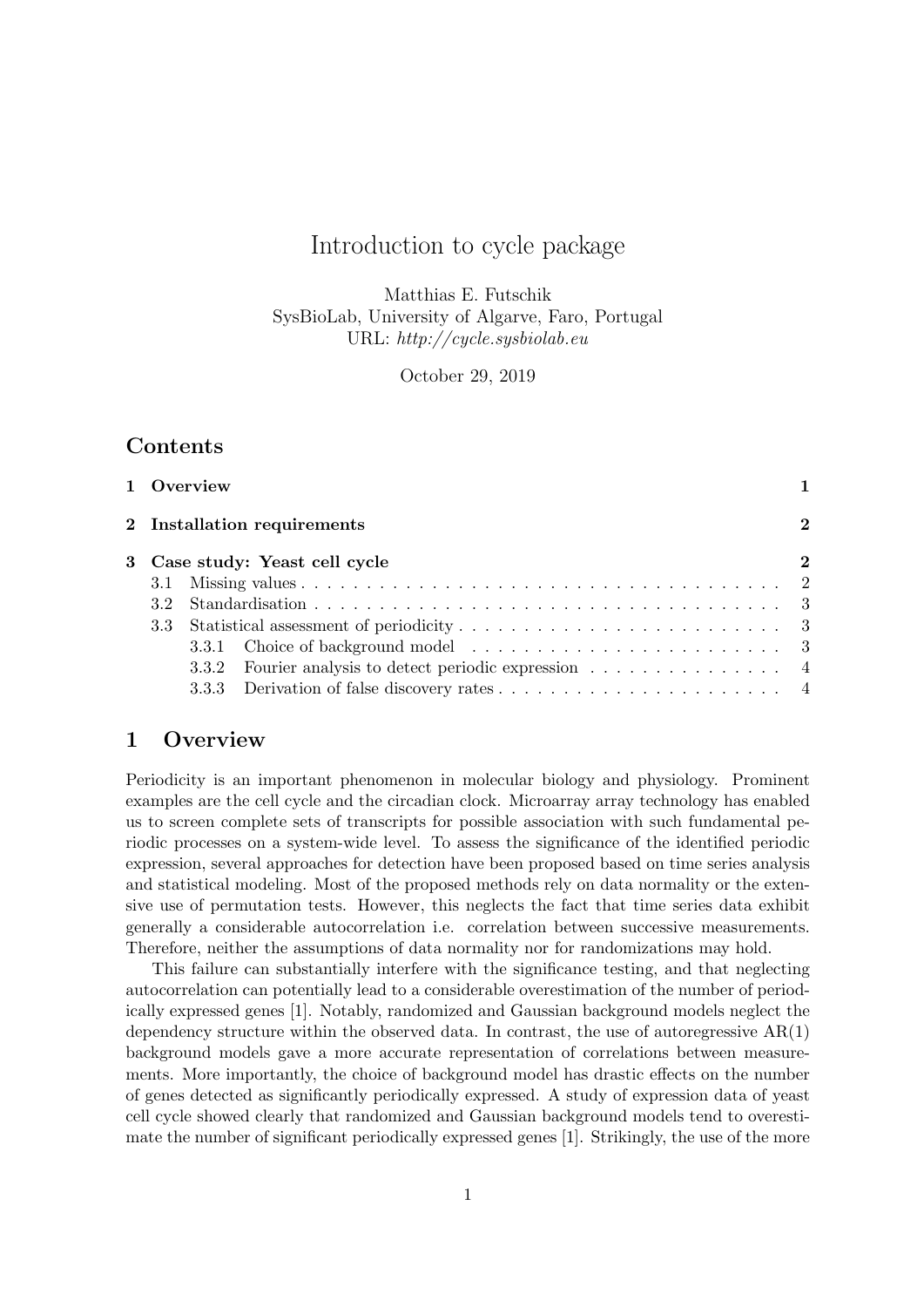accurate AR(1)-background led to a considerable reduction of the number of periodic genes. Most importantly, AR(1)-based models achieve superior accuracy in determining periodically expressed genes as a subsequent assessment using benchmark datasets demonstrated.

This vignette gives a short introduction to the cycle package which can be employed to assess the significance of periodic expression using Fourier analysis and different background models. Its usage is illustrated by the re-analysis of yeast cell cycle data. More information and references can be found at the cycle webpage:

http://cycle.sysbiolab.eu

### 2 Installation requirements

Following software is required to run the *cycle* package:

- R ( $> 2.0.0$ ). For installation of R, refer to  $http://www.r-project.org$ .
- Bioconductor packages: Biobase and Mfuzz. Refer to http://www.bioconductor.org for installation.

If these requirements are fulfilled, the cycle add-on R-package can be installed. To see how to install add-on R-packages on your computer system, start R and type in  $help/INSTLL)$ . Optionally, you may use the R-function *install.packages()*. Once the *cycle* package is installed, you can load the package by

> library(cycle)

## 3 Case study: Yeast cell cycle

To illustrate the impact of different background models on the significance of periodic expression, we apply re-analyse yeast cell cycle expression data by Cho *et al.* [2]. 6178 genes were monitored at 17 time points over a span of 160 minutes using Affymetrix chips. Note that we include here only the first 100 genes for illustration purpose.

> data(yeast) > yeast  $\leq$  yeast  $[1:200,$ ]

#### 3.1 Missing values

As a first step, we exclude genes with more than 25% of the measurements missing. Note that missing values should be denoted by NA in the gene expression matrix.

```
> yeast <- filter.NA(yeast, thres=0.25)
```

```
3 genes excluded.
```
The calculation of the Fourier scores does not allow for missing values. Thus, we replace remaining missing values by the average values expression value of the corresponding gene.

```
> yeast <- fill.NA(yeast,mode="mean")
```
Alternatively (and recommended), the (weighted) k-nearest neighbour method can be used (mode='knn'/'wknn'). These methods perform usually favourable compared to the simple method above, but are computationally intensive.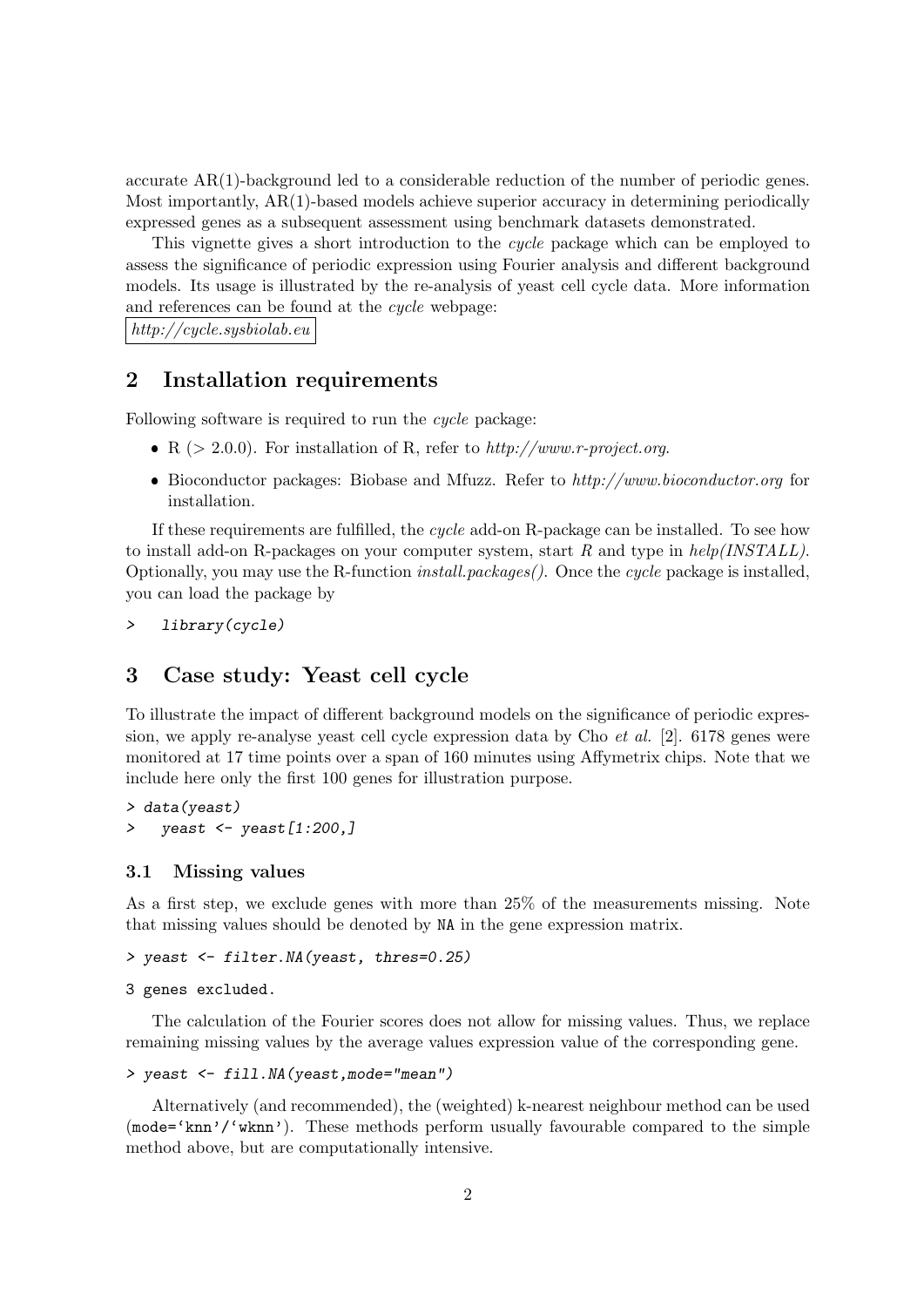#### 3.2 Standardisation

For the calculation of Fourier scores that the expression values are standardised i.e. have a mean value of zero and a standard deviation of one.

#### > yeast <- standardise(yeast)

#### 3.3 Statistical assessment of periodicity

#### 3.3.1 Choice of background model

Microarray data comprise the measurements of transcript levels for many thousands of genes. Due to the large number of genes, it can be expected that some genes show periodicity simply by chance. To assess therefore the significance of periodic signals, it is necessary first to define what distribution of signals can be expected if the studied process exhibits no true periodicity. In statistical terms this is equivalent with the definition of a null hypothesis of non-periodic expression.

The most simple model for non-periodic expression is based on randomization of the observed times series. A background distribution can then be constructed by (repeated) random permutation of the sequentially ordered measurements in the experiment. Alternatively, nonperiodic expression can be derived using a statistical model. A conventional approach is based on the assumption of data normality and to use the normal distribution.

However, these two approaches neglect the fact that time series data exhibit generally a considerable autocorrelation i.e. correlation between successive measurements. In our case, we find

```
> auto.corr <-0> for (i in 2:dim(exprs(yeast))[[2]]){
+ auto.corr[i] <- cor(exprs(yeast)[,i-1],exprs(yeast)[,i])
+ }
> auto.corr
 [1] 0.0000000 0.1378803 0.3759064 0.5166133 0.2395612 0.3109068
 [7] 0.3839816 0.2586308 0.2486221 -0.1037879 0.3458338 0.3515935
[13] 0.2119740 0.2732031 0.2348118 0.2650634 0.4173739
```
Therefore, neither the assumptions of data normality nor for randomizations may hold. As we have showed for yeast cell cycle data [1], this failure can substantially interfere with the significance testing, and that neglecting autocorrelation can potentially lead to a considerable overestimation of the number of periodically expressed genes.

A more suitable model is based on autoregressive processes of order one  $(AR(1))$ , for which the value of the time-dependent variable  $X$  depends on its previous value up to a normally distributed random variable  $Z$ . The autocorrelation of  $X$  and variance of  $Z$  is estimated for each feature of the ExpressionSet object separately. More details can be found in the given reference [1].

It is important to note in this context, that  $AR(1)$  processes cannot capture periodic patterns except for alternations with period two. Since Z is a random variable, we can readily generate a collection of time series with the same autocorrelation as in the original data set. Therefore, although  $AR(1)$  processes constitute random processes, they allow us to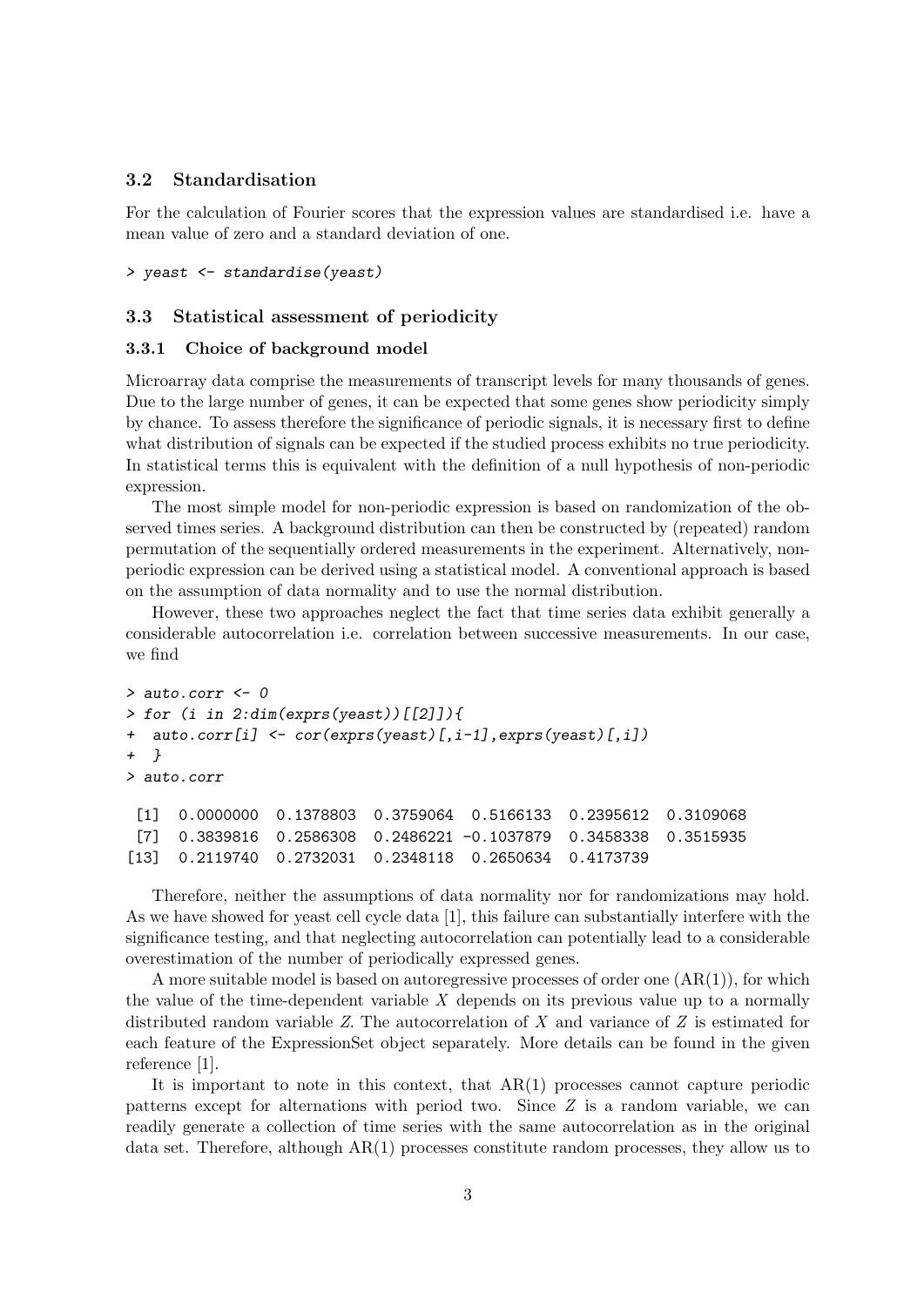construct a background distribution that captures the autocorrelation structure of original gene expression time series without fitting the potentially included periodic pattern.

#### 3.3.2 Fourier analysis to detect periodic expression

To detect periodic signals within the large datasets, several different approaches have been put forward ranging from simple visual inspection to elaborated statistical models. Recently, an extensive comparison showed that a relatively simple method using Fourier analysis performs better than other approaches [3].

Thus, the detection of periodic signals is based here on the calculation of Fourier scores. The closer a gene's expression follows a (possibly shifted) cosine curve of cycle period, the larger is the Fourier score. Mathematical details can be found in the reference [1]. It should be noted that the influence of the background model is not restricted to Fourier analysis, but is equally prominent for other approaches neglecting autocorrelation.

To calculate the Fourier score, the cycle period has to be given. For the yeast cell cycle data, the value were taken from the original publication i.e.  $T = 85$  min.

 $>$  T. yeast  $<-$  85

Additionally, the times of measurement have to be stated. In our case, they are are already included in the phenoData slot of the ExpressionSet object (yeast):

```
> times.yeast <- pData(yeast)$time
> times.yeast
```
[1] 0 10 20 30 40 50 60 70 80 90 100 110 120 130 140 150 160

#### 3.3.3 Derivation of false discovery rates

To assess the significance of the Fourier score obtained for the original gene expression time series, the probability has to be calculated of how often such a score would be observed by chance based on the chosen background distribution. The statistical significance is given by the calculated false discovery rate. It is defined here as the expected proportion of false positives among all genes detected as periodically expressed. Mathematical details can be found in the given reference [1].

The main function of the cycle package is fdrfourier. It calculates the Fourier scores for the observed expression data and derives the corresponding false discovery rates based on the comparison with the Fourier scores obtained for the background data. As the number of generated background data sets, we choose e.g.

 $> NN < - 100$ 

for illustration purpose. It may be necessary to choose a larger number i.e.  $NN = 1000$ . Note that the calculation of FDRs employing empirical background distributions for large expression data sets can require considerable time (up to several days).

First, we calculate the false discovery rates using a random permutation to generate the background data:

```
> fdr.rr <- fdrfourier(eset=yeast,T=T.yeast,times=times.yeast,background.model="rr",N=NN,p
```